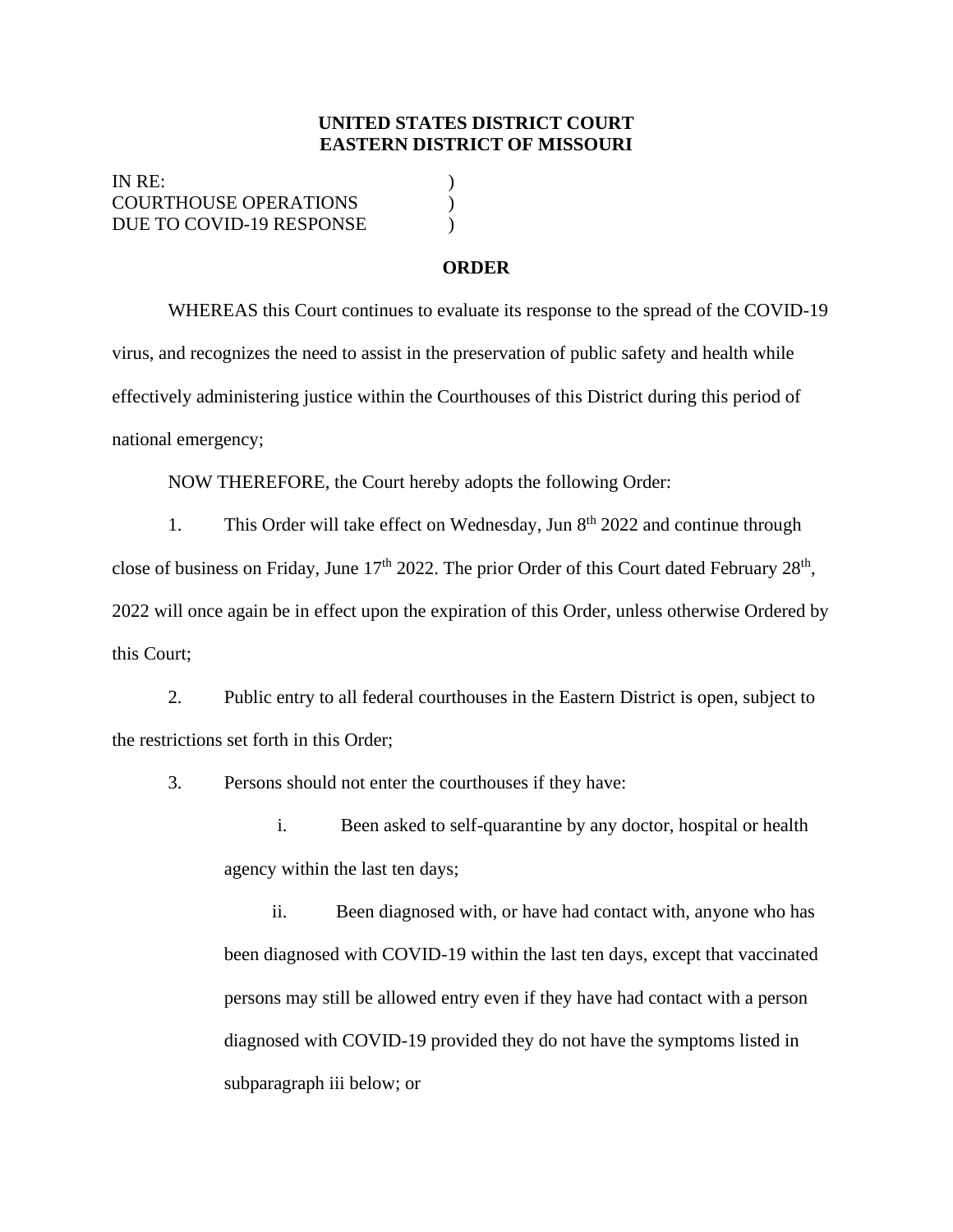iii. A fever, cough, or shortness of breath. Automated thermometers are available for persons to use at entries to the courthouses; and

4. Persons having any of the symptoms described in paragraph 3 should contact the Court or agency with whom they are doing business to determine how to accommodate their needs in the manner directed by the Court or agency. Remote business options may be available as described in paragraph 8 below;

5. Wearing a mask or face covering over the nose and mouth is required in all common areas within the Eagleton Courthouse. Wearing a mask or face covering over the nose and mouth is not required in the Limbaugh Courthouse, but is recommended, especially for unvaccinated persons and persons for whom COVID-19 and its variants pose an elevated health risk;

6. An agency head, a judge presiding in a case, or a designee of the agency head or judge, may create their own standards regarding social distancing and masking within any portion of their designated courthouse space, or otherwise regulate the spacing and flow of persons, as deemed necessary by the judge or agency without further Order of this Court;

7. This Court and General Services Administration will create and publish information regarding the occupancy standards set forth in this Order;

8. Persons who, for public health and safety reasons, do not wish to enter the courthouses or seek to minimize their time at the courthouses, may still access the services of the courts and agencies in this courthouse. Each court and agency shall also furnish in the main lobby of the courthouses of this district, and on their respective websites, and to the Court Security Officers, information and remote services to enable the public to access the services of that court or agency in the manner directed by the court or agency and as authorized by law.

2